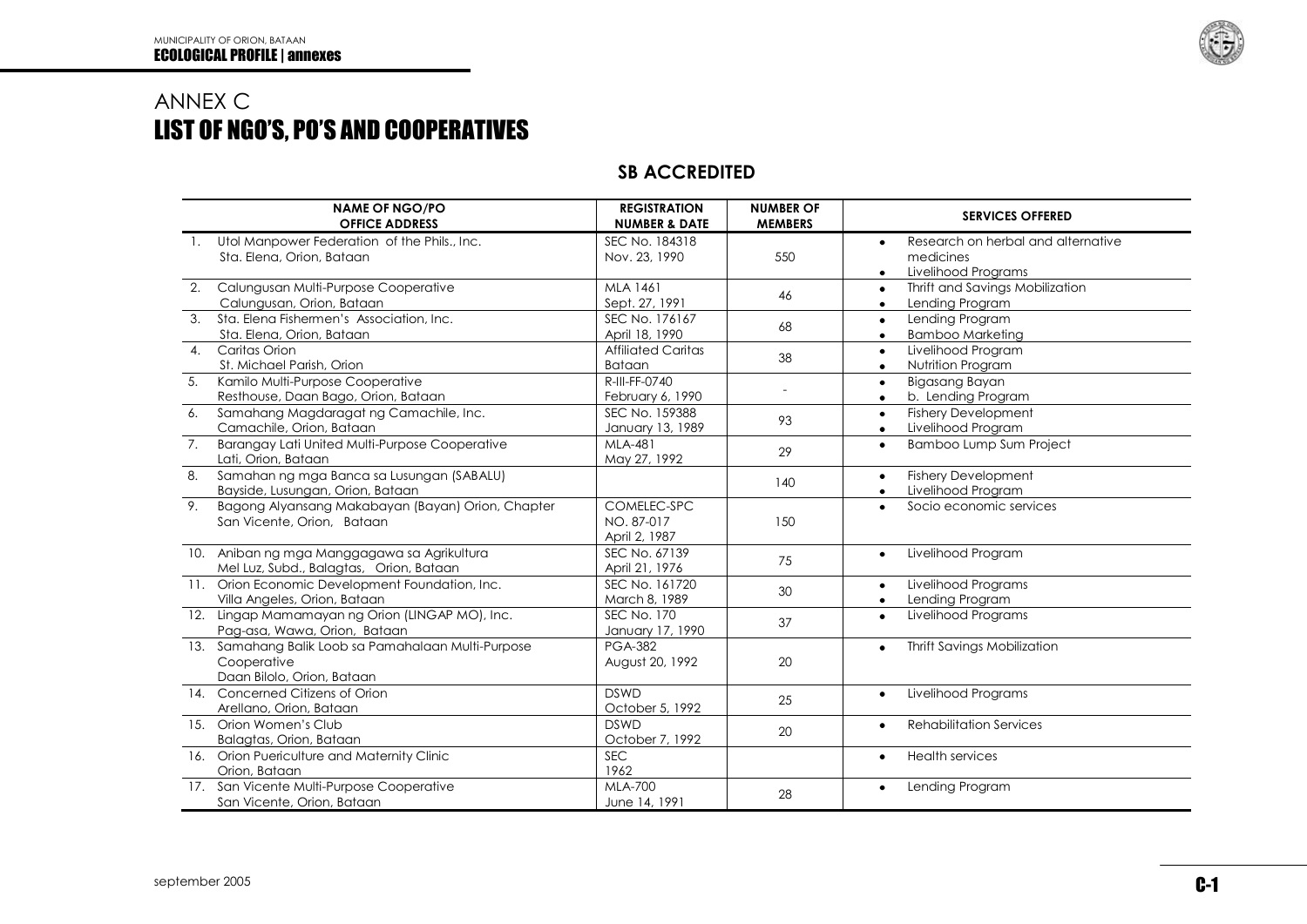

| <b>NAME OF NGO/PO</b><br><b>OFFICE ADDRESS</b>                                                          | <b>REGISTRATION</b><br><b>NUMBER &amp; DATE</b> | <b>NUMBER OF</b><br><b>MEMBERS</b> | <b>SERVICES OFFERED</b>                                                                                                                                                                    |
|---------------------------------------------------------------------------------------------------------|-------------------------------------------------|------------------------------------|--------------------------------------------------------------------------------------------------------------------------------------------------------------------------------------------|
| 18. Orion Kawani Multi-Purpose Cooperative<br>Orion Municipal Building<br>San Vicente, Orion, Bataan    | <b>PGA No. 2457</b><br>July 16, 1996            | 86                                 | Thrift and Savings Mobilization,<br>$\bullet$<br>Lending Program<br>$\bullet$<br>Merchandising<br>$\bullet$                                                                                |
| 19. Centralian Teachers' Multi - Purpose Cooperative<br>Orion Central E/S<br>Daan Bilolo, Orion, Bataan | <b>CDA</b><br>January 22, 1997                  | 48                                 | Lending Program<br>$\bullet$<br>School Canteen Mgmt.<br>Merchandising                                                                                                                      |
| 20. Rotary Club of Orion<br>Rural Bank of Abucay,<br>Orion Branch<br>Wakas, Orion, Bataan               | Rotary<br>International<br>Dec. 14, 1994        | 18                                 | Community Service thru feeding programs<br>$\bullet$<br>medical outreach programs<br>Vocational Service, like Book donations<br>Educational assistance<br>$\bullet$                        |
| 21. Udyong Foundation, Inc.<br>AVL Bldg., Balagtas,<br>Orion, Bataan                                    | SEC No. CN<br>200309382<br>April 23, 2003       |                                    | Scholarship Program<br>$\bullet$<br><b>Community Service</b><br>$\bullet$                                                                                                                  |
| 22. Brgy. Lati United Multi-Purpose Cooperative<br>Lati, Orion, Bataan                                  | CDA MLA-481<br>May 27, 1991                     |                                    | Lending Program<br>$\bullet$<br>Cooperative Store<br>$\bullet$                                                                                                                             |
| 23. Orion Federation of Multi-Purpose Cooperatives<br>Pag-asa, Wawa,<br>Orion, Bataan                   | PGA-KAT-068<br>August 19, 2002                  | 14                                 | Palay & Rice Trading<br>$\bullet$<br>Farm Inputs, Machineries<br>Merchandising<br>Savings Mobilization<br>$\bullet$<br>Lending to Member-Coop<br>$\bullet$                                 |
| 24. BSF Faculty & Staff Multi-Purpose Cooperative<br><b>BSF Compound,</b><br>Daan Bago, Orion, Bataan   | <b>PGA-2728</b><br>April 28, 1997               | 442                                | Thrift & Savings Mobilization<br>$\bullet$<br><b>School Canteen</b><br>$\bullet$<br>Merchandising<br>Lending Program<br>$\bullet$<br>Scholarship Program<br>$\bullet$<br>Community Service |
| 25. Free Orion Multi-Purpose Cooperative<br>Lusungan, Orion, Bataan                                     | PGA-4592<br>January 6, 2003                     | 40                                 | Thrift & Savings<br>$\bullet$<br>Mobilization<br>$\bullet$<br>Lending Program<br>$\bullet$                                                                                                 |
| 26. Alagad Multi-Purpose Cooperative<br>National Road, Wakas Orion, Bataan                              | <b>PGA-2738</b><br>May 6, 1997                  | 50                                 | Thrift &Savings Mobilization<br>$\bullet$<br>Lending Program<br>$\bullet$<br>Mechandising<br>$\bullet$<br><b>Community Service</b><br>$\bullet$                                            |
| 27. Samahang Pangkalusugan at Kaunlaran ng Orion<br>Bahay Kubo, Lusungan<br>Orion, Bataan               | DOLE R0300-0204-<br>WA-003<br>May 2, 2002       | 108                                | Community Service, thru Health Programs<br>$\bullet$<br>Thrift & Savings Mobilization<br>$\bullet$                                                                                         |
| 28. San Vicente Multi-Purpose Cooperative<br>San Vicente, Orion, Bataan                                 | <b>CDA-700</b><br>June 14, 1991                 | 28                                 | Palay & Rice Trading<br>$\bullet$<br>Lending Program<br>$\bullet$<br>Community Service<br>$\bullet$                                                                                        |
| 29. Barangay Health Workers Association, Inc.<br>Pag-asa, Wawa,<br>Orion, Bataan                        | SEC AN092-03600<br>Sept. 10, 1992               | 41                                 | Community Service, thru Assistance to DOH<br>Personnel for Implementation of Health<br>Programs<br>Thrift & Savings Mobilization                                                           |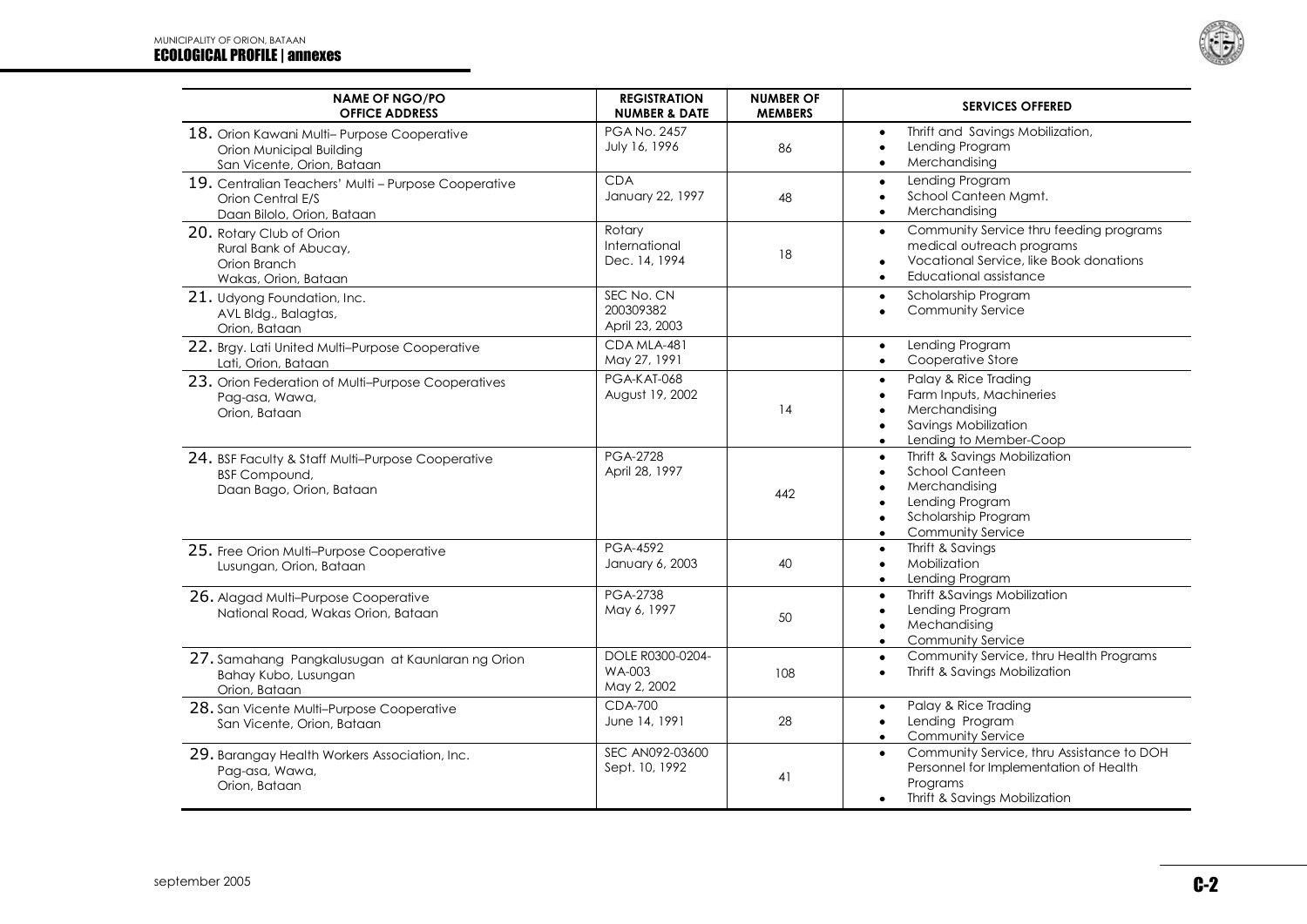## MUNICIPALITY OF ORION, BATAAN ECOLOGICAL PROFILE | annexes



| <b>NAME OF NGO/PO</b><br><b>OFFICE ADDRESS</b>                                                                           | <b>REGISTRATION</b><br><b>NUMBER &amp; DATE</b> | <b>NUMBER OF</b><br><b>MEMBERS</b> | <b>SERVICES OFFERED</b>                       |
|--------------------------------------------------------------------------------------------------------------------------|-------------------------------------------------|------------------------------------|-----------------------------------------------|
| 30. Orion Farmers MPC<br>Daan Pare, Orion, Bataan                                                                        | MLA-668<br>June 11, 1991                        | 29                                 | Livelihood Program<br>Lending program         |
| 31. Bilolo Upland Farmers Association<br>Bilolo, Orion, Bataan                                                           | SEC-A199605855<br>Sept. 9, 1996                 | 80                                 | Livelihood Program                            |
| 32. Samahan ng Mahihirap sa Nayon (SAMASANA), Inc.<br>Bilolo, Orion, Bataan                                              | SEC-A1997-9559<br>May 14, 1997                  | 32                                 | Livelihood Program                            |
| 33. Puting Buhangin Orion Bataan Tricycle  Operators & Drivers<br>MPC (PBOB-TO-DMPC)<br>Puting Buhangin<br>Orion, Bataan | PGA-4026<br>January 10, 2001                    | 17                                 | Lending Program                               |
| <b>34.</b> Orion Market Vendors Association MPC<br>Orion Public Market<br>Orion, Bataan                                  | <b>MLA-032</b><br>March 25, 1991                | 66                                 | Lending Program                               |
| 35. Isang Samahang Dapat Asahan, Inc. (ISDA)<br>Orion, Bataan                                                            | SEC-AN095-02274<br>June 20, 1995                | 15                                 | <b>Fishery Development</b>                    |
| 36. Orion Abaca MPC<br>Orion, Bataan                                                                                     |                                                 | 50                                 | Thrift & Savings Mobilization                 |
| 37. Samahang Magdaragat ng Camachile, Inc.<br>Camachile, Orion, Bataan                                                   | $SEC - 159388$<br>January 13, 1989              | 126                                | Lending Program<br><b>Fishery Development</b> |
| 38. General Lim MPC<br>General Lim Orion, Bataan                                                                         | PGA-3814<br>May 23, 2000                        | 56                                 | Meat Trading<br>Lending Program               |